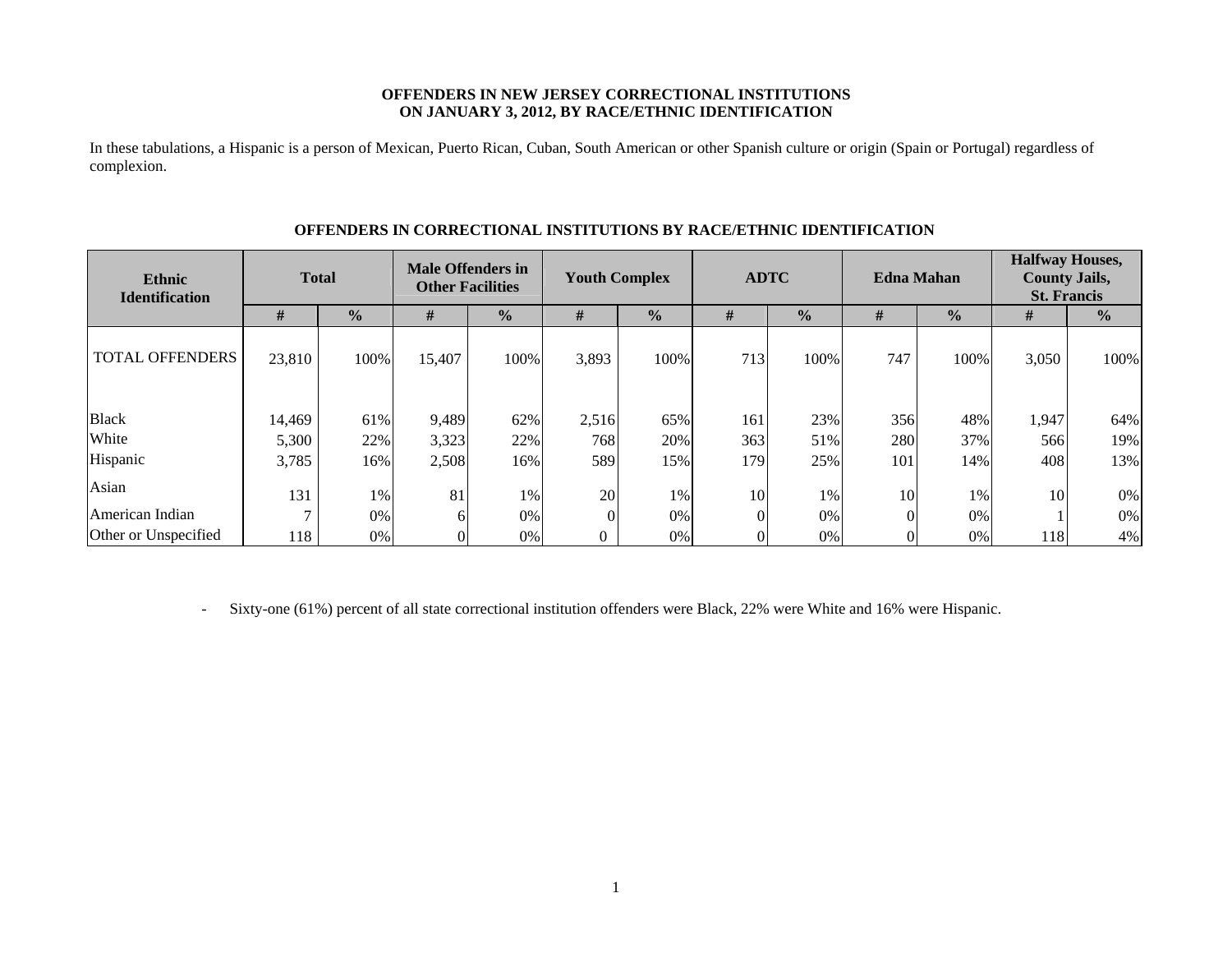| <b>Institution</b>   | <b>Total</b> | <b>Black</b> | <b>White</b> | <b>Hispanic</b> | Asian                   | American<br>Indian | Other or<br><b>Unspecified</b> |
|----------------------|--------------|--------------|--------------|-----------------|-------------------------|--------------------|--------------------------------|
|                      |              |              |              |                 |                         |                    |                                |
| <b>Bayside</b>       | 1,177        | 770          | 229          | 172             | 4                       | $\overline{2}$     | $\Omega$                       |
| <b>Main</b>          | 100%         | 65%          | 19%          | 15%             | $0\%$                   | 0%                 | 0%                             |
|                      |              |              |              |                 |                         |                    |                                |
| <b>Bayside</b>       | 693          | 421          | 170          | 96              | 5                       |                    | 0                              |
| Farm                 | 100%         | 61%          | 25%          | 14%             | 1%                      | 0%                 | $0\%$                          |
|                      |              |              |              |                 |                         |                    |                                |
| <b>Bayside</b>       | 317          | 222          | 62           | 33              | $\mathbf 0$             | 0                  | $\Omega$                       |
| Ancora               | 100%         | 70%          | 20%          | 10%             | 0%                      | 0%                 | 0%                             |
|                      |              |              |              |                 |                         |                    |                                |
| <b>Bayside Total</b> | 2,187        | 1,413        | 461          | 301             | $\boldsymbol{9}$        | 3                  | $\Omega$                       |
|                      | 100%         | 65%          | 21%          | 14%             | $0\%$                   | 0%                 | 0%                             |
|                      |              |              |              |                 |                         |                    |                                |
| <b>CRAF</b>          | 278          | 118          | 115          | 45              | $\boldsymbol{0}$        | $\mathbf 0$        | $\mathbf 0$                    |
| <b>Jones Farm</b>    | 100%         | 42%          | 41%          | 16%             | 0%                      | 0%                 | $0\%$                          |
| <b>CRAF</b>          |              |              |              |                 |                         |                    |                                |
| Reception            | 639          | 364          | 169          | 102             | 4                       | 0                  | 0<br>0%                        |
|                      | 100%         | 57%          | 26%          | 16%             | 1%                      | 0%                 |                                |
| <b>CRAF Total</b>    | 917          | 482          | 284          | 147             | $\overline{\mathbf{4}}$ | $\overline{0}$     | $\Omega$                       |
|                      | 100%         | 53%          | 31%          | 16%             | $0\%$                   | 0%                 | 0%                             |
|                      |              |              |              |                 |                         |                    |                                |
| <b>East Jersey</b>   | 1,364        | 895          | 220          | 247             | $\overline{2}$          | $\Omega$           | $\Omega$                       |
| Main                 | 100%         | 66%          | 16%          | 18%             | $0\%$                   | 0%                 | 0%                             |
|                      |              |              |              |                 |                         |                    |                                |
| <b>East Jersey</b>   | 113          | 68           | 24           | 20              | 1                       | 0                  | 0                              |
| Camp                 | 100%         | 60%          | 21%          | 18%             | 1%                      | 0%                 | 0%                             |
|                      |              |              |              |                 |                         |                    |                                |
| <b>East Jersey</b>   | 1,477        | 963          | 244          | 267             | 3                       | $\mathbf 0$        | $\overline{0}$                 |
| <b>Total</b>         | 100%         | 65%          | 17%          | 18%             | $0\%$                   | 0%                 | $0\%$                          |

# **Prison Complex Offenders By Race/Ethnic Identification**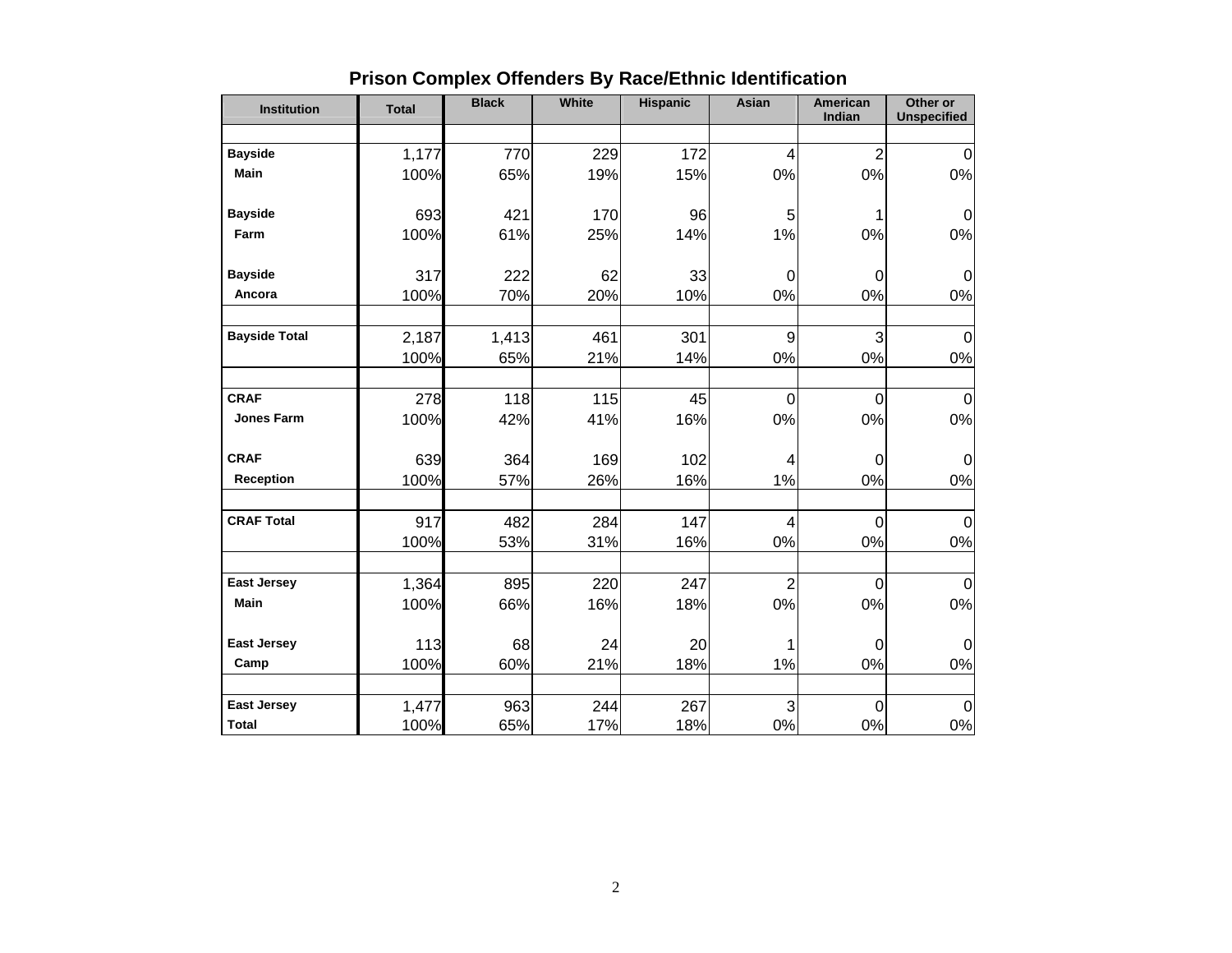|  |  | <b>Prison Complex Offenders By Race/Ethnic Identification</b> |  |
|--|--|---------------------------------------------------------------|--|
|--|--|---------------------------------------------------------------|--|

| <b>Institution</b>                                  | <b>Total</b> | <b>Black</b> | White | <b>Hispanic</b> | Asian          | American<br>Indian | Other or<br><b>Unspecified</b> |
|-----------------------------------------------------|--------------|--------------|-------|-----------------|----------------|--------------------|--------------------------------|
|                                                     |              |              |       |                 |                |                    |                                |
| <b>Midstate</b>                                     | 690          | 322          | 237   | 121             | 10             | $\mathbf 0$        | $\mathbf 0$                    |
|                                                     | 100%         | 47%          | 34%   | 18%             | 1%             | 0%                 | 0%                             |
| <b>NJ State Prison</b>                              | 27           | 21           | 5     | 1               | $\overline{0}$ | $\overline{0}$     | $\overline{0}$                 |
| <b>Ad Seg Female</b>                                | 100%         | 1%           | 0%    | 0%              | 0%             | 0%                 | 0%                             |
| <b>NJ State Prison</b>                              | 1,922        | 1,262        | 360   | 283             | 16             | 1                  | $\mathbf 0$                    |
| Main                                                | 100%         | 65%          | 18%   | 15%             | 1%             | 0%                 | 0%                             |
|                                                     |              |              |       |                 |                |                    |                                |
| <b>NJ State Prison</b>                              | 1,949        | 1,283        | 365   | 284             | 16             | 1                  | $\Omega$                       |
| <b>Total</b>                                        | 100%         | 66%          | 19%   | 15%             | 1%             | 0%                 | 0%                             |
| <b>Northern</b>                                     | 1,918        | 1,221        | 292   | 396             | 9              | $\overline{0}$     | $\mathbf 0$                    |
| <b>Main</b>                                         | 100%         | 64%          | 15%   | 21%             | 0%             | 0%                 | 0%                             |
| <b>Northern</b>                                     | 556          | 391          | 78    | 87              | $\mathbf 0$    | $\mathbf 0$        | $\mathbf 0$                    |
| <b>Ad Seg Male</b>                                  | 100%         | 70%          | 14%   | 16%             | 0%             | 0%                 | 0%                             |
| <b>Northern Total</b>                               | 2,474        | 1,612        | 370   | 483             | 9              | $\mathbf 0$        | $\mathbf 0$                    |
|                                                     | 100%         | 65%          | 15%   | 20%             | 0%             | 0%                 | 0%                             |
| <b>Southern</b>                                     | 2,337        | 1,467        | 545   | 315             | 9              | 1                  | $\mathbf 0$                    |
|                                                     | 100%         | 63%          | 23%   | 13%             | 0%             | 0%                 | 0%                             |
| <b>South Woods</b>                                  | 3,376        | 1,947        | 817   | 590             | 21             | 1                  | $\Omega$                       |
|                                                     | 100%         | 58%          | 24%   | 17%             | 1%             | 0%                 | 0%                             |
| <b>Subtotal</b>                                     | 15,407       | 9,489        | 3,323 | 2,508           | 81             | $6\phantom{1}$     | $\bf{0}$                       |
| <b>Male Offenders in</b><br><b>Other Facilities</b> | 100%         | 62%          | 22%   | 16%             | 1%             | 0%                 | 0%                             |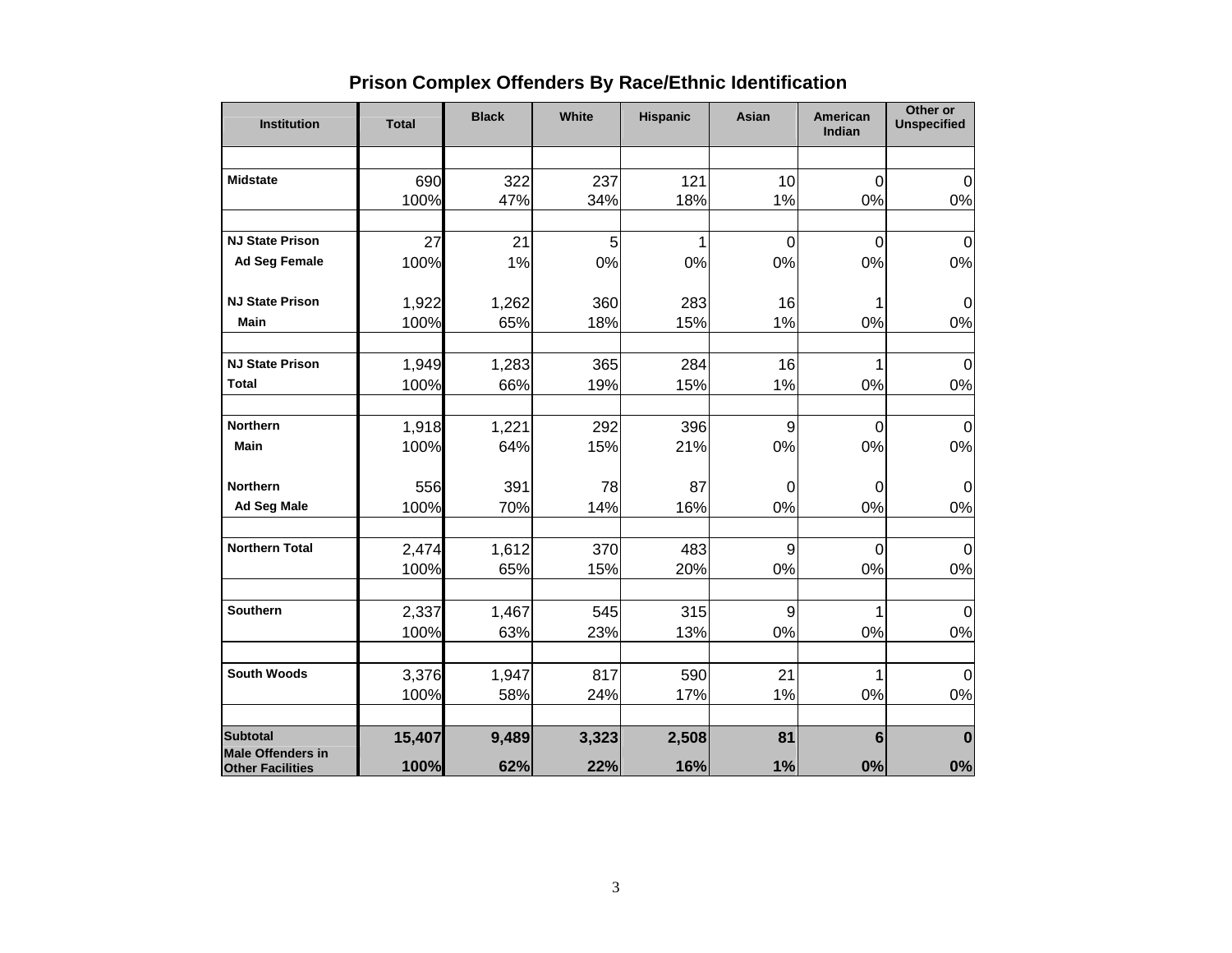| <b>Institution</b>    | Total  | <b>Black</b> | White | <b>Hispanic</b> | Asian | American<br>Indian | Other or<br><b>Unspecified</b> |
|-----------------------|--------|--------------|-------|-----------------|-------|--------------------|--------------------------------|
|                       |        |              |       |                 |       |                    |                                |
| <b>ADTC</b>           | 713    | 161          | 363   | 179             | 10    | 0                  |                                |
|                       | 100%   | 23%          | 51%   | 25%             | 1%    | 0%                 | 0%                             |
|                       |        |              |       |                 |       |                    |                                |
| <b>Subtotal</b>       | 16,120 | 9,650        | 3,686 | 2,687           | 91    | 6                  |                                |
|                       | 100%   | 60%          | 23%   | 17%             | 1%    | 0%                 | 0%                             |
|                       |        |              |       |                 |       |                    |                                |
| <b>Mahan - Female</b> | 747    | 356          | 280   | 101             | 10    |                    | 0                              |
| Prison                | 100%   | 48%          | 37%   | 14%             | 1%    | 0%                 | 0%                             |
|                       |        |              |       |                 |       |                    |                                |
| <b>Total Prison</b>   | 16,867 | 10,006       | 3,966 | 2,788           | 101   | 6                  |                                |
| <b>Complex</b>        | 100%   | 59%          | 24%   | 17%             | 1%    | 0%                 | 0%                             |

## **Prison Complex Offenders By Race/Ethnic Identification**

**ADTC**

### **MALE OFFENDERS IN OTHER FACILITIES FEMALE OFFENDERS**



White offenders comprised 51% of the offenders at ADTC.





The largest proportion of Black male offenders in a major facility was at New Jersey State Prison (66%).

The largest proportion of White male offenders at a major facility was at Midstate Correctional Facility (34%), ADTC excluded.

The largest proportion of Hispanic male offenders at a major facility was at Northern (20%), (ADTC excluded).

Black offenders comprised 47.7% of the population at Edna Mahan. This may be compared with Black offenders comprising 61.6% of the Male Offenders in Other Facilities.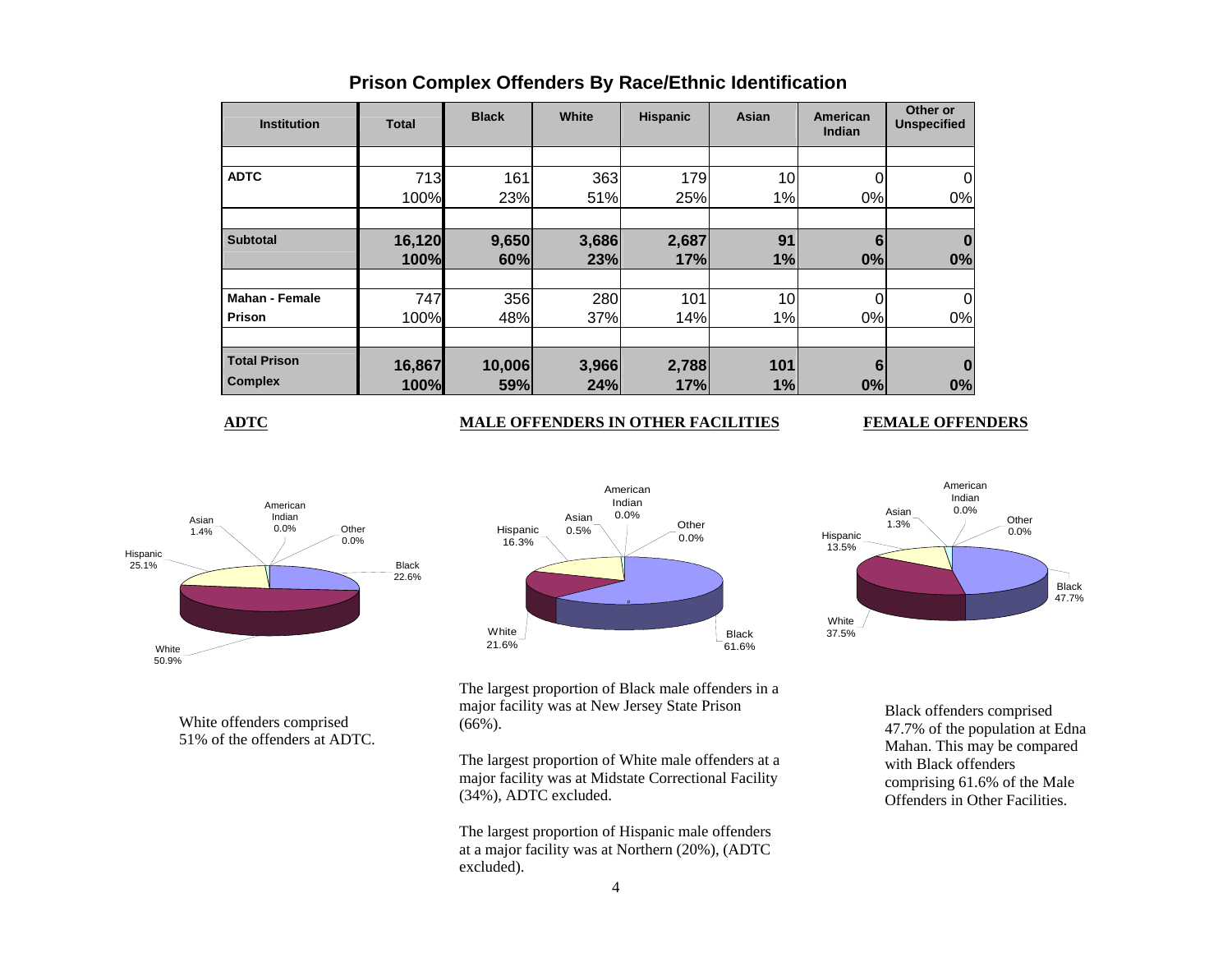| <b>Institution</b>         | <b>Total</b> | <b>Black</b> | White | <b>Hispanic</b> | Asian          | American<br>Indian | Other or<br><b>Unspecified</b> |
|----------------------------|--------------|--------------|-------|-----------------|----------------|--------------------|--------------------------------|
|                            |              |              |       |                 |                |                    |                                |
| <b>Garden State</b>        | 1,801        | 1,171        | 347   | 273             | 10             | 0                  | $\Omega$                       |
|                            | 100%         | 65%          | 19%   | 15%             | 1%             | 0%                 | 0%                             |
| <b>Mountainview</b>        | 1,054        | 639          | 274   | 134             | 7              | 0                  | $\overline{0}$                 |
|                            | 100%         | 61%          | 26%   | 13%             | 1%             | 0%                 | 0%                             |
| Wagner                     | 609          | 412          | 86    | 109             | $\overline{2}$ | $\mathbf 0$        | 0                              |
| <b>Main</b>                | 100%         | 68%          | 14%   | 18%             | 0%             | 0%                 | 0%                             |
| Wagner                     | 290          | 194          | 44    | 52              | $\Omega$       | $\Omega$           | $\Omega$                       |
| Ad Seg                     | 100%         | 67%          | 15%   | 18%             | 0%             | 0%                 | 0%                             |
| Wagner                     | 139          | 100          | 17    | 21              |                | $\Omega$           | $\Omega$                       |
| <b>Minimum Units</b>       | 100%         | 72%          | 12%   | 15%             | 1%             | 0%                 | 0%                             |
| Wagner                     | 1,038        | 706          | 147   | 182             | 3              | 0                  | $\Omega$                       |
| <b>Total</b>               | 100%         | 68%          | 14%   | 18%             | 0%             | 0%                 | 0%                             |
| <b>Total Youth Complex</b> | 3,893        | 2,516        | 768   | 589             | 20             | 0                  | $\bf{0}$                       |
|                            | 100%         | 65%          | 20%   | 15%             | 1%             | 0%                 | 0%                             |

# **Youth Complex Offenders By Race/Ethnic Identification**